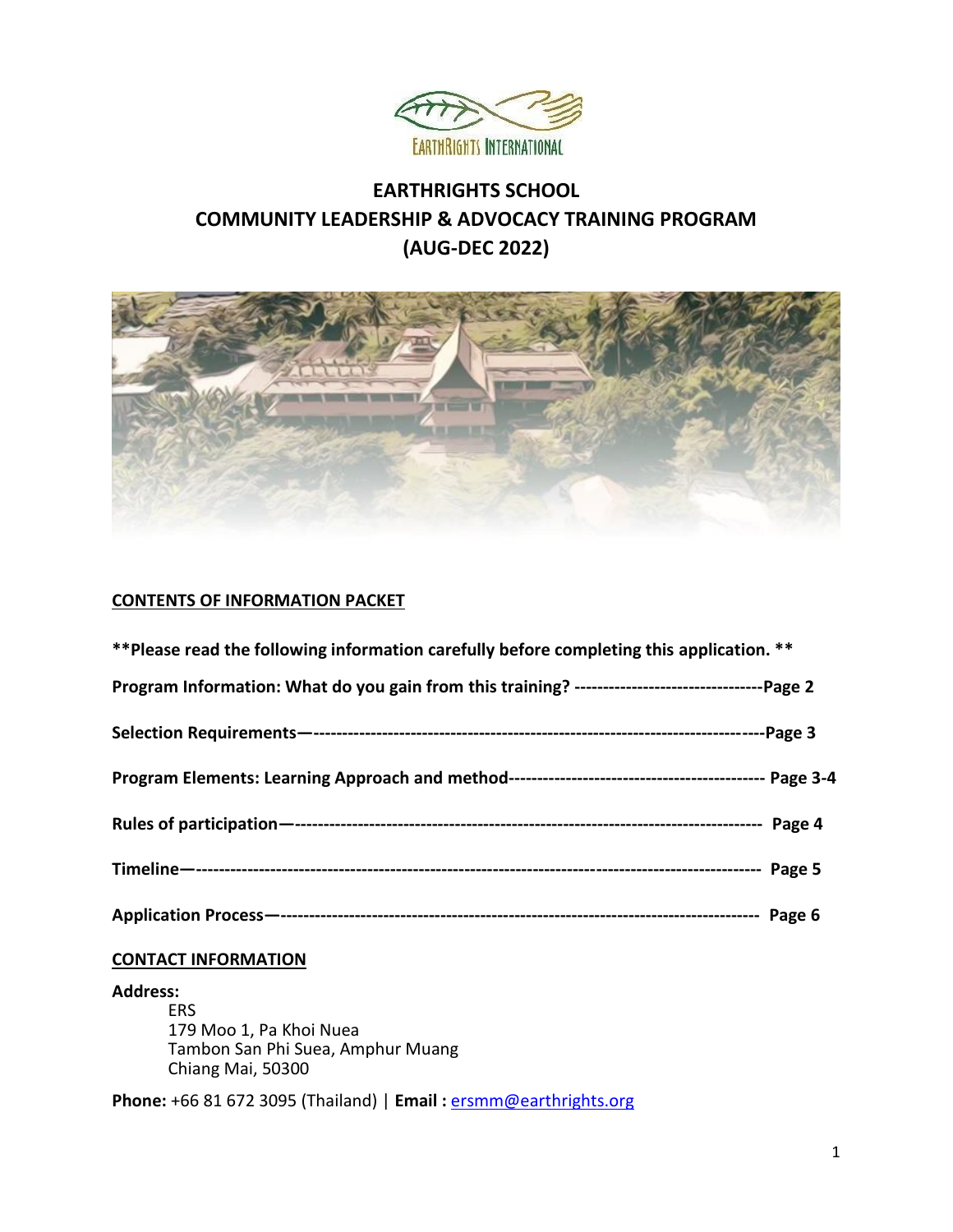## **PROGRAM INFORMATION**

EarthRights International (ERI) believes in the power of law and the power of people in defense of human rights and the environment, which we define as *earth rights*. For more information about EarthRights' work, please visit our website: https://earthrights.org/

We are living in unprecedented times with unprecedented challenges: The pandemic, which has digitized much of our work; climate change and its threats to our land and communities; shrinking civic space; and the increasing presence of harmful development in the Mekong region sets the context in which activists and earth rights defenders must adapt and think creatively to address these challenges effectively.

In response to this need to adapt, EarthRights International is transforming its flagship training program, EarthRights School. The EarthRights School is **an intensive, residential training program** for activists and earth rights defenders from the Mekong region who are working on environmental and human rights issues. **The goal of this year's three-month program is to build the power and effectiveness of Earth Rights Defenders in the Mekong region to actively engage within this changing context.** By equipping activists and ERI alumni with updated and relevant knowledge, skills, and networks, we can strengthen our collective impact to defend human rights and the environment in these unique times. For more information about the curriculum themes, please see the *Program Elements* section.

## *What do you gain from this training program?*

At the end of this training course, you will…

## **Knowledge & Skills:**

- Practically understand project cycle management and know how to use it as a tool for organizing initiatives and campaigns.
- Practically understand how to plan for a campaign and practice setting campaign vision/goals/objectives, action plans, fundraising, and managing your resources.
- Identify legal tools and approaches related to your advocacy/campaign and be ready and able to apply them to your community context.
- Enhance research and writing skills and practice using these skills for advocacy purposes.
- Develop advocacy tools using storytelling and media for your organization and community, and know how and when to use these tools safely during your campaign or project.
- Identify, understand, and map actors and stakeholders involved in your advocacy/campaign and when and how to engage and communicate with them.
- Learn and practice community organizing skills and approaches such as facilitation, inclusive organizing, and verbal and nonverbal communication
- Enhance digital skills and literacy, including digital security, video and photography, and practice using these skills and tools for advocacy purposes
- Understand the global and local context and connections of climate change, and learn from climate justice movements across different regions.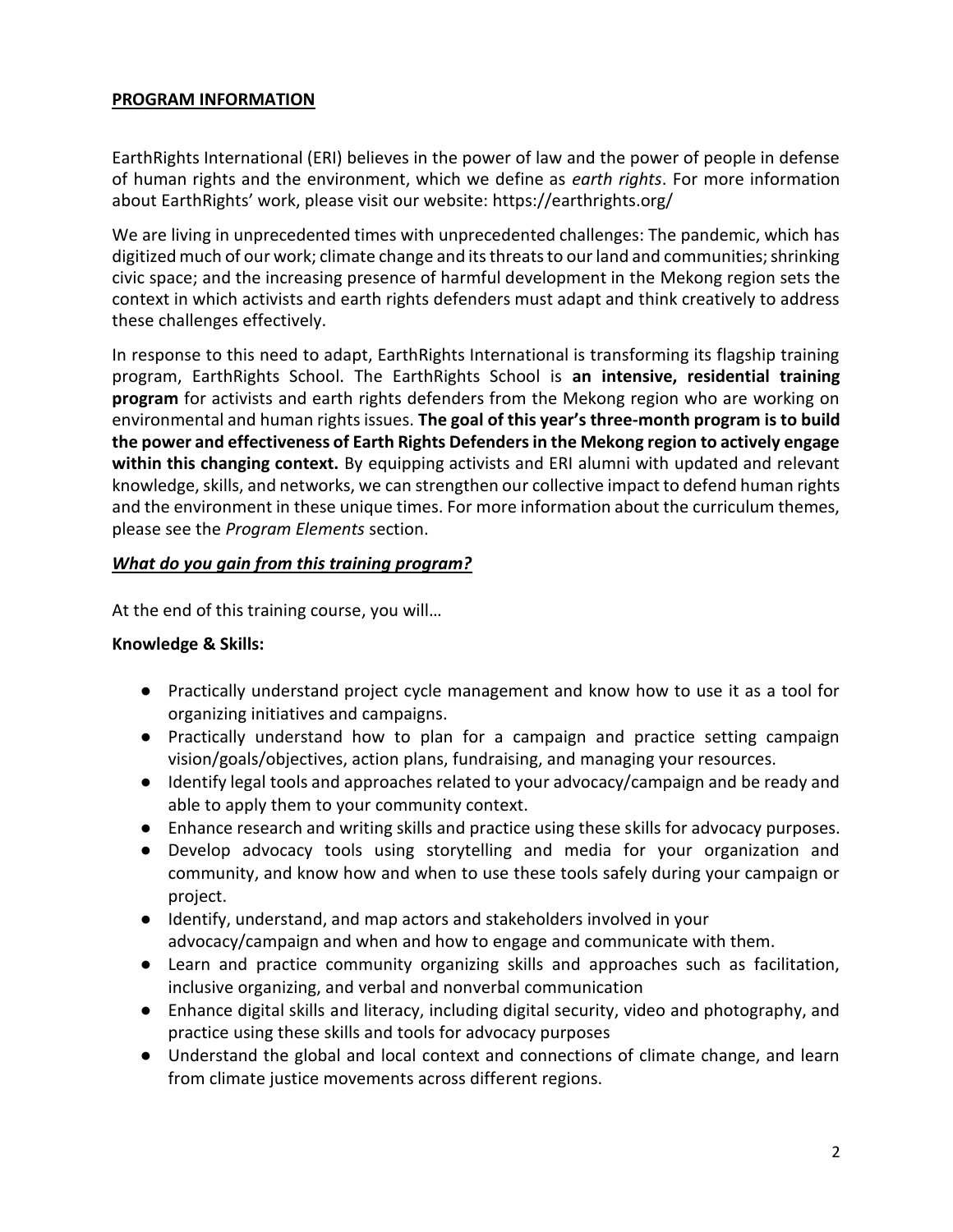## **Opportunities:**

- Learn with and from diverse activists and earth rights defenders in the region, and practice living and learning cross-culturally
- Learn from and consult with local and international experts including lawyers, researchers, campaigners, and facilitators who can give insight and guidance on developing your project and skills.
- Implement a project/campaign/action plan upon graduating
- Strengthen your network by connecting to the skills, knowledge, and opportunities of our alumni network of over 600 alumni.

## **SELECTION REQUIREMENTS**

This training program is for you if you are…

- An EarthRights International alumni from any of our training programs (including EarthRights School, Mekong Legal Advocacy Institute (MLAI), Mekong Legal Network (MLN), amd Health and EarthRights Training (HEART))
	- OR you are working for an alumni organization, or you are connected to and referred by alumni from our training programs
- Working in/for a community impacted by development projects OR working for an organization that works with a local community in the field of human and environmental rights.
	- Your organization must commit to support your participation before, during, and after the School.
- Committed to going back to the organization/community and implementing a project with the organization/community after completing the program.
- A community organizer, trainer, advocate, and/or campaigner with minimum 2-3 years of experience and want to further develop and update these skills with particular focus on project management, climate justice, and digital skills and literacy.
- Not currently studying in university or other educational programs/institutions.
- Able to be away from your work for three months while you are studying. *"EarthRights will cover the costs of travel and visa expenses, food and lodging and a small monthly stipend wile training in Chinang Mai"*
- Able to communicate the basics of human rights and environmental justice in **English.** (This is a regional program, and classes/coursework will be in English).

*\*\*EarthRights School strongly encourages applications from women, members of ethnic minority and indigenous groups, and those living in rural communities. We do not discriminate based on race, nationality, ethnicity, religion, political belief, age, gender, physical ability, or sexual orientation. \*\**

## **PROGRAM ELEMENTS**

This year's 3-month in-person training curriculum focuses on, advocacy & campaigns, climate justice, project management and digital skills and literacy– knowledge and skills that are necessary to adapt as an activist in the Mekong Region.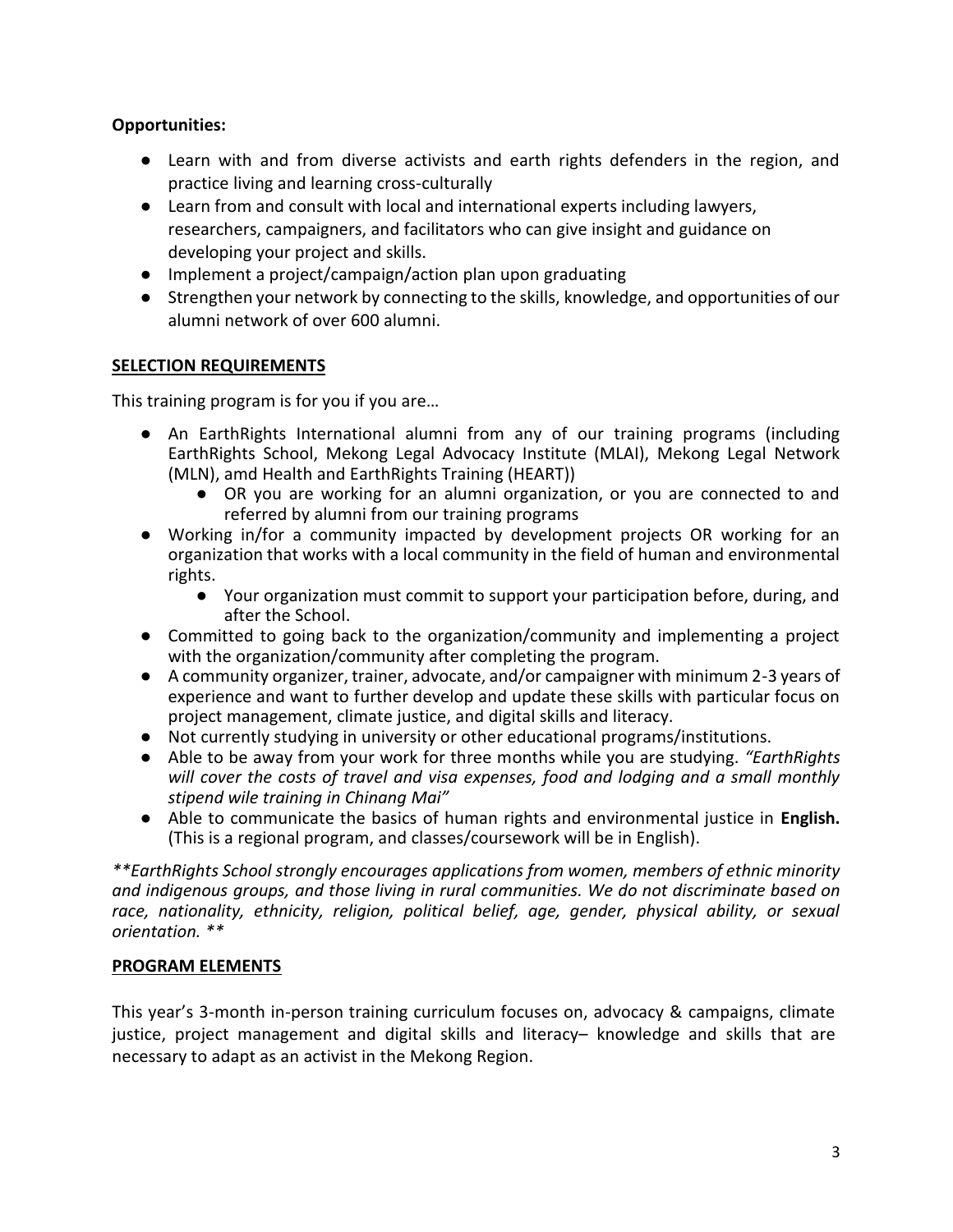After being selected as a participant, you will be required to actively participate in a one-month online preparation period in August 2022. The remote preparation month is dedicated to developing a project idea with your organization, providing targeted English support, and conducting a needs assessment. The needs assessment will inform the exact content of the curriculum in order to ensure the course is relevant to your needs and the needs of the organization/community you work with. The online preparation period will require approximately 4-6 hours per week, which includes meeting us online, targeted English learning, and meeting with your organization.

Afterwards, you'll be ready to travel to Chiang Mai where you will live and study with 14-16 other activists in the Mekong region for three months. During this period, you will strengthen and practice fundamental skills to support your growth as an activist including stakeholder mapping and engagement, research, writing, digital skills, holistic security practices, facilitation, storytelling, media-messaging, and strategic campaigning. This learning takes place both inside the classroom, and outside the classroom. The field experiential learning component of the curriculum enables you to practice what you learn, in real-time with partner communities in Thailand. As you learn more skills and knowledge, you will develop and refine the project idea you started with in the preparation period into an action plan. By the end of the course, you will have a finalized project proposal that is ready to implement with your organization or community. EarthRights may provide follow-up support for the project implementation. Exact details of the follow-up will depend on the nature of your project, and will be clarified and agreed with you by the end of the course.

While training at our center, our schedule usually runs Monday through Friday, approximately five hours of in-class training per day. The class times are flexible, depending on the teacher, content, and activities. You should also expect (individual AND group) homework and assignments during the week, which are usually completed in the evening or on the weekends, sometimes over the course of many days.

After graduating, you will join or reconnect to our diverse and extensive alumni network, with access to our Alumni Support Program which is being renewed and strengthened this year.

\**Please note that EarthRights School is an independent program not affiliated with any university and therefor does not offer university or academic credit\**

## **Learning Approaches & Methods**

EarthRights School emphasizes the value of local knowledge, wisdom, and life experience of the participants. Therefore, it adopts a **participatory-learning approach**. Participatory learning and teaching methods focus on maximizing participation of students in the learning process. It includes sharing and learning from your strengths and life experience as well as those of your classmates, and using activities that allow learning by doing.

All classes incorporate hands-on learning, which includes:

- Active learning: Problem solving, discussion, critical thinking, asking questions, debate, brainstorming, making connections to your life experiences and others', working with case studies.
- Cooperative learning: Teamwork, working collaboratively on projects and problems, learning from and supporting each other.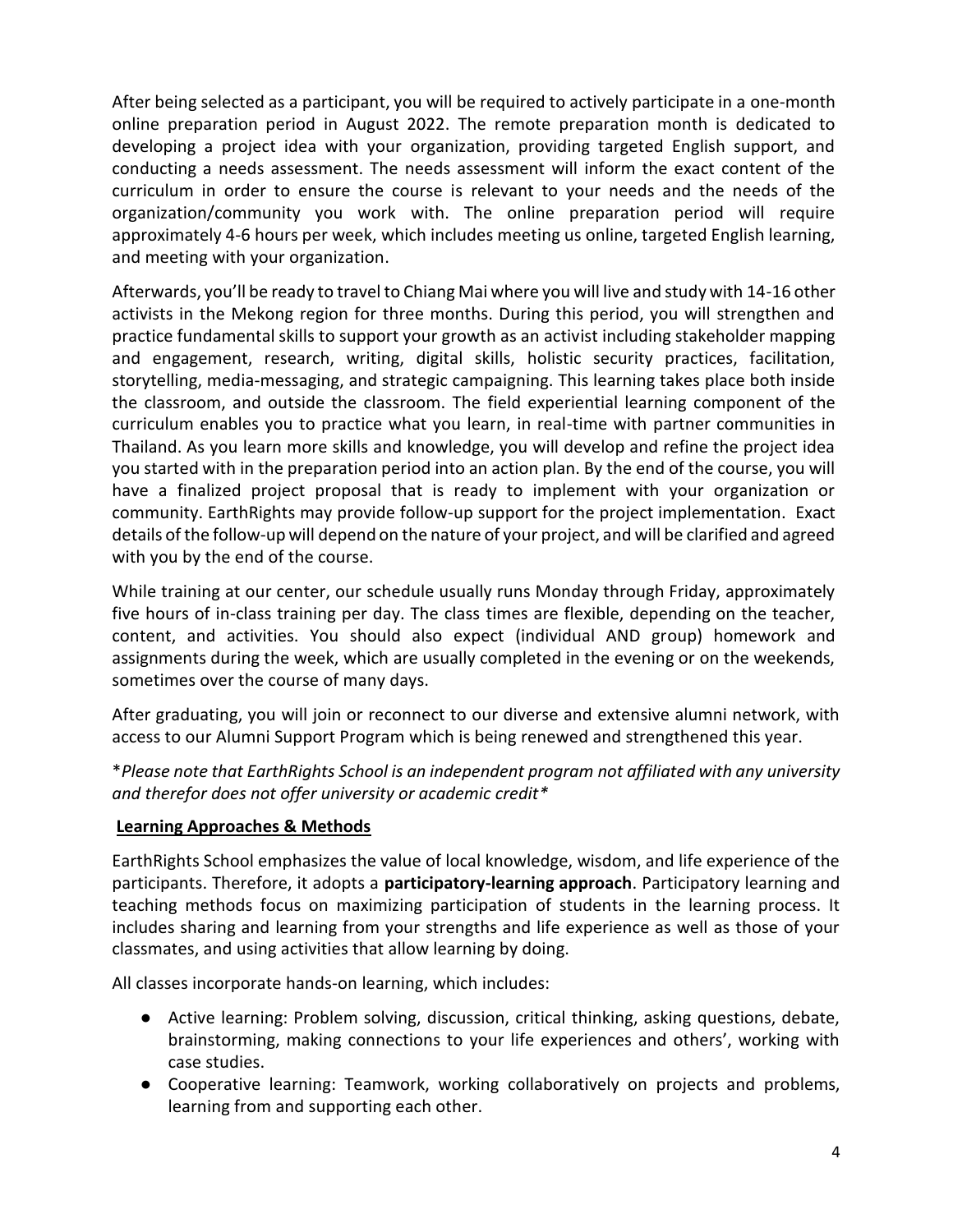● Experiential learning: Learning lessons through experiences such as role-play, simulations, presentations, outdoor activities, and working in-the-field with community organizations through field training.

These diverse activities and approaches may be different or unfamiliar for you. At EarthRights School, we believe that growth happens when you challenge yourself, your abilities, and your mindset. Therefore, we invite you to get out of your comfort zone and be open and excited to try activities, experiences, and approaches that may be entirely new to you.

## **RULES OF PARTICIPATION**

- 1. You must commit to the full time of the course, including the one month online preparation period, three months in-person training in Chiang Mai, and any follow-up needed after graduating. It is not allowed to arrive later or leave earlier than the program dates in the timeline below.
- 2. You must come prepared to the in-person training with a project/campaign/advocacy idea that is approved and supported by their organization. You must be ready to develop this idea into a project, and be ready to implement it after graduation.
- 3. You must have strong elementary or intermediate English language skills (speaking, listening, reading and writing) with a commitment to learn and practice English. You should be able to communicate your ideas and discuss human and environmental rights topics. If you are shortlisted, your English level will be determined through an interview and English assessment.
- 4. You must live at the training center and follow the rules regarding security, safety and communal living. You will share community duties such as cooking, cleaning and maintenance work.
- 5. You must be open to meeting and creating a community with people from different backgrounds and respect people's backgrounds and identities. You should fully participate in communal life and participatory decision-making with these diverse people.
- 6. Participants must be willing to follow and respect the non-discrimination policy of the school. EarthRights School has a zero tolerance policy for discriminatory attitudes and behaviors based on race, nationality, ethnicity, religion, political belief, age, gender, physical ability, sexual orientation, or other status.
- 7. Unless otherwise communicated, you are expected to attend all classes, for the whole day. When in class, you are expected to fully participate in the experiential and participatory learning activities and methods as mentioned in the *Learning Approaches* section. You are expected to be on time for class every day, and submit your assignments/homework on time as well.
- 8. You must prioritize your full participation during the program, over other work and studies. We will not accept students who are currently studying in University or other educational programs. You will need to communicate with your organization to take three months leave from work responsibilities in order to participate in the program.